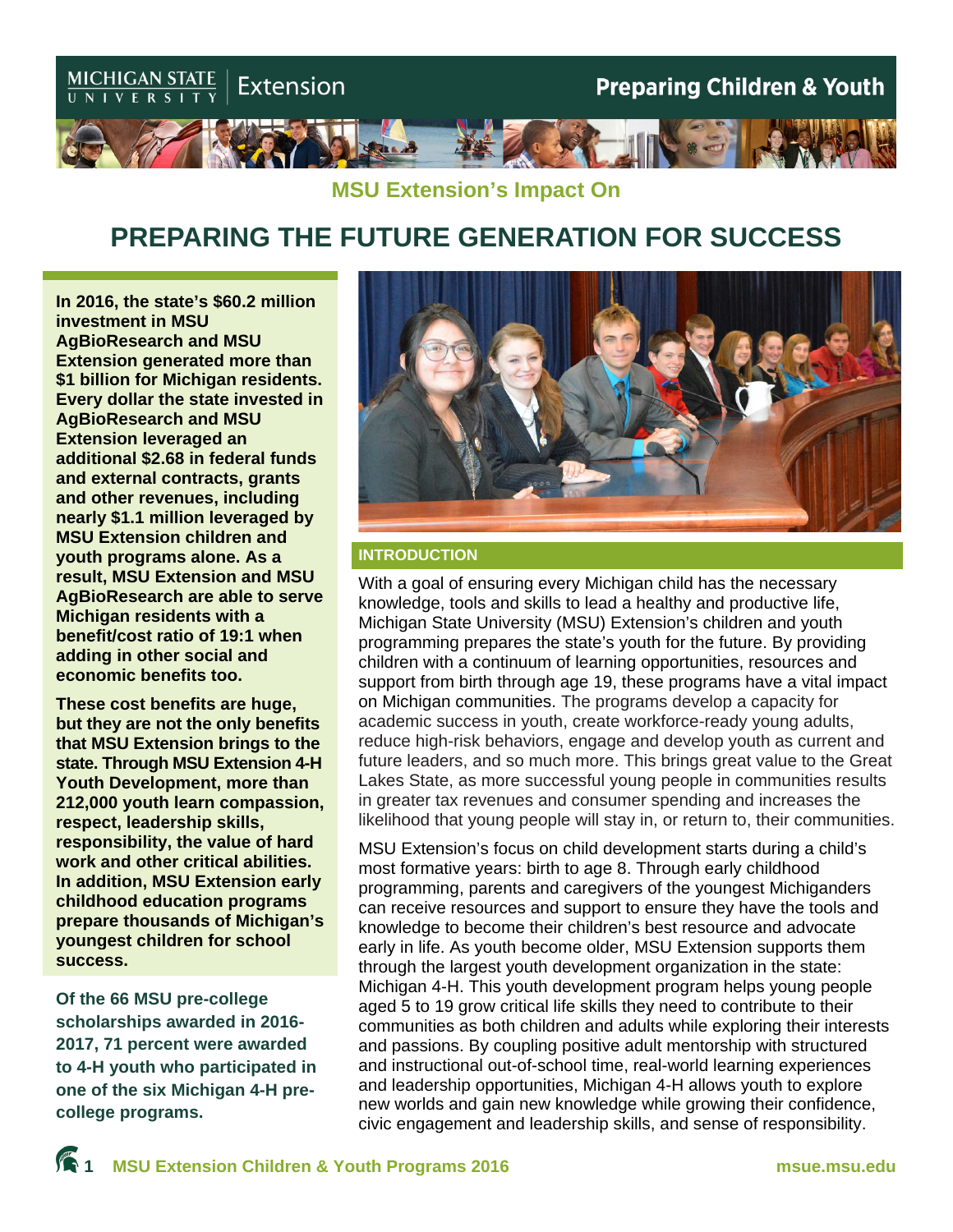#### **MICHIGAN STATE**<br>UNIVERSITY Extension

Children and youth programming offered by MSU Extension focuses on five core areas: early childhood development, science literacy, leadership and civic engagement, career exploration and workforce development, and capacity building for youth development programs. The development of life skills is an overarching priority weaved into all aspects of MSU Extension children and youth programming.

## **EARLY CHILDHOOD DEVELOPMENT**

MSU Extension's early childhood development programs support families with young children by helping parents and caregivers increase early childhood science, math and pre-literacy skills, and enhance children's social and emotional development. As a result, Michigan's families are stronger and young children are better prepared to enter and excel in school.

In 2016, MSU Extension early childhood education programs were delivered to nearly 2,600 parents and caregivers who influence nearly 50,000 children and youth on a daily basis. Of those surveyed:



## **88%**

increased their knowledge of techniques that help young children learn and promote school readiness.

## **74%**

reported an increase in knowledge of how to keep children safe physically, emotionally and socially.

## **LEADERSHIP AND CIVIC ENGAGEMENT**

MSU Extension leadership and civic engagement programs prepare youth to become leaders in a globally connected and multicultural world. As a result, Michigan youth understand and respect the culture of others and are prepared to respond to local and global issues through leadership, civic engagement and volunteerism.

In the 2015-16 program year, Michigan youth participated in nearly 88,000 civic engagement, community service, cultural competency and leadership development 4-H experiences. After their involvement in these activities, 2016 **youth showed statistically significant increases in skills related to conflict resolution, facilitation, civic participation, leadership and communication**. Specific examples include a:

70

# 60 89

## **29% increase**

in those who said they were prepared to work towards change in their community.

## <sup>95</sup> **25% increase**

in those who indicated they were able to work things out when others disagreed with them.



**"I learned to respect [my child's] feelings more and to help them identify and process feelings in a healthy way."** 

> Early childhood program participant



**Since 2009, 61 percent of Michigan 4-H youth have enrolled in college the fall following high school, a number that is significantly higher than the average Michigan student (a rate of 53.7 percent) and 4-H alums' college enrollment exceeds their peers in 77 percent of Michigan counties.**

**Preparing Children & Youth**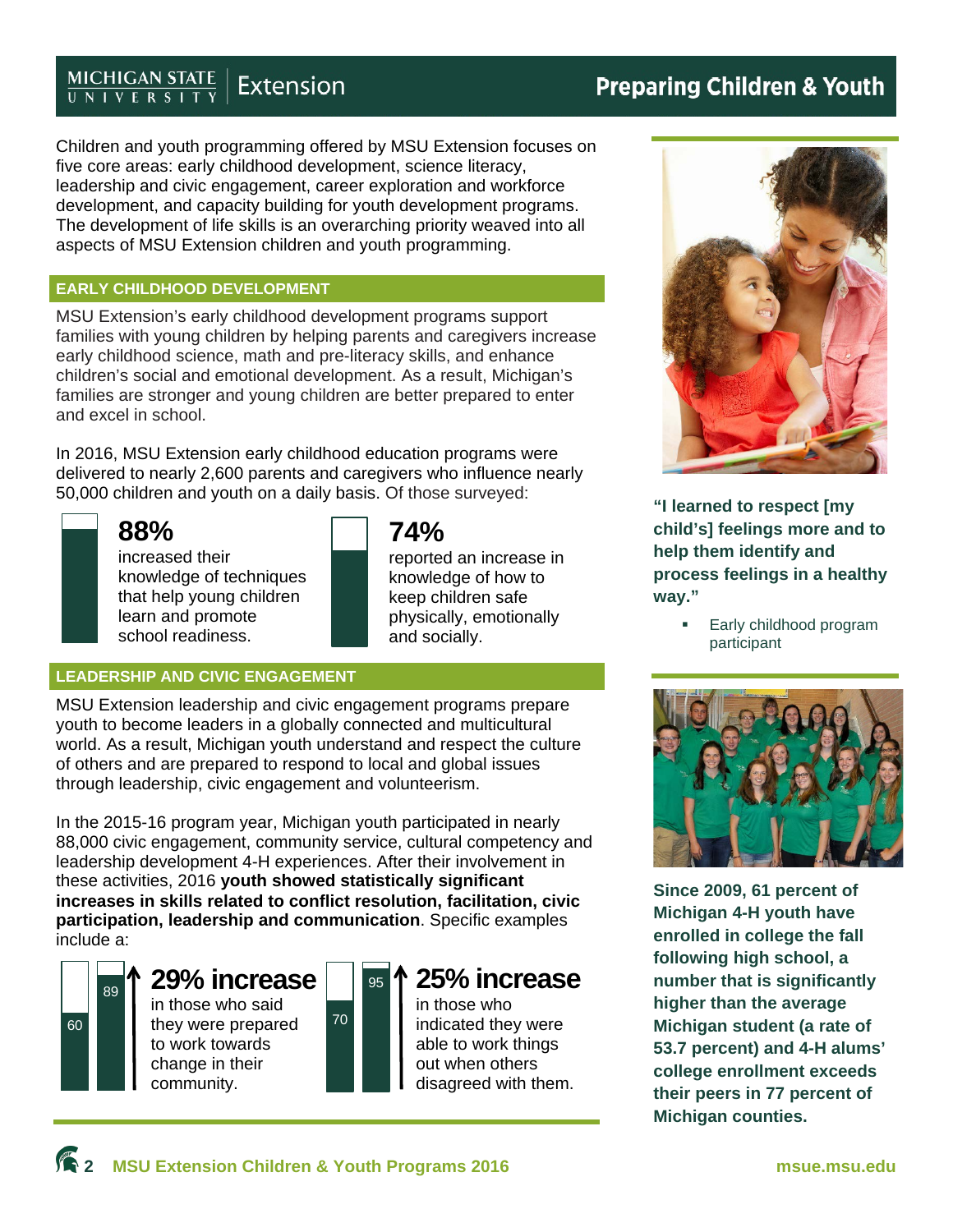## **MICHIGAN STATE**<br>UNIVERSITY Extension

## **Preparing Children & Youth**

## **SCIENCE LITERACY**

Science literacy programs cultivate an understanding of the process of science, or how science works, and increase knowledge of science content and topics. As a result, youth are not only excited to pursue science careers, but also better equipped with important problemsolving, critical-thinking and decision-making life skills necessary for professional and personal success.

During the 2015-16 program year, Michigan 4-H'ers had 262,000 4-H experiences related to science, engineering and technology. After participating in these programs for 3 hours or more, 2016 participants showed **statistically significant increases in their attitudes and aspirations toward science, their interest and engagement in science, and their ability to demonstrate responsibility, criticalthinking and problem-solving skills.** Specific examples include:

**91%** said they were excited about new discoveries.





## **CAREER EXPLORATION AND WORKFORCE DEVELOPMENT**

Career exploration and workforce development programs through MSU Extension allow youth to explore future careers and entrepreneurship while enhancing their financial literacy and developing important skills for the workforce. As a result, Michigan youth are better prepared to make important decisions about their professional future, ready to contribute to the workforce and able to take fiscal responsibility in their personal lives.

In 2016, this programming reached 11,100 participants in 80 Michigan counties. In addition, Michigan 4-H'ers explored more than 10,000 projects related to career exploration and workforce preparation in the 2015-16 program year. After their participation, those surveyed showed **significant increases in their understanding of sound business and financial management practices, as well as their knowledge surrounding career readiness and exploration and their ability to perform key skills in these areas.** Specific examples include a:



**Of Michigan 4-H alums who earned a bachelor's degree, 45 percent earned a science, technology, engineering or math degree, a rate 11 percent higher than the Michigan average.** 



## **4-H Career Exploration Restores Hope and Dreams**

When Cheboygan County school personnel identified a senior year dropout issue, they turned to Michigan 4-H for help in implementing a career exploration program that would show youth all the possibilities that awaited them after graduation. After a successful implementation of Michigan 4-H's *Build Your Future* curriculum, youth began to see how a high school education paved the way for future success. After the class, one young person remarked that he felt encouraged to keep following his dream and that despite attending a rural school and having fewer advantages than some of his classmates, he could still make his dreams come true.